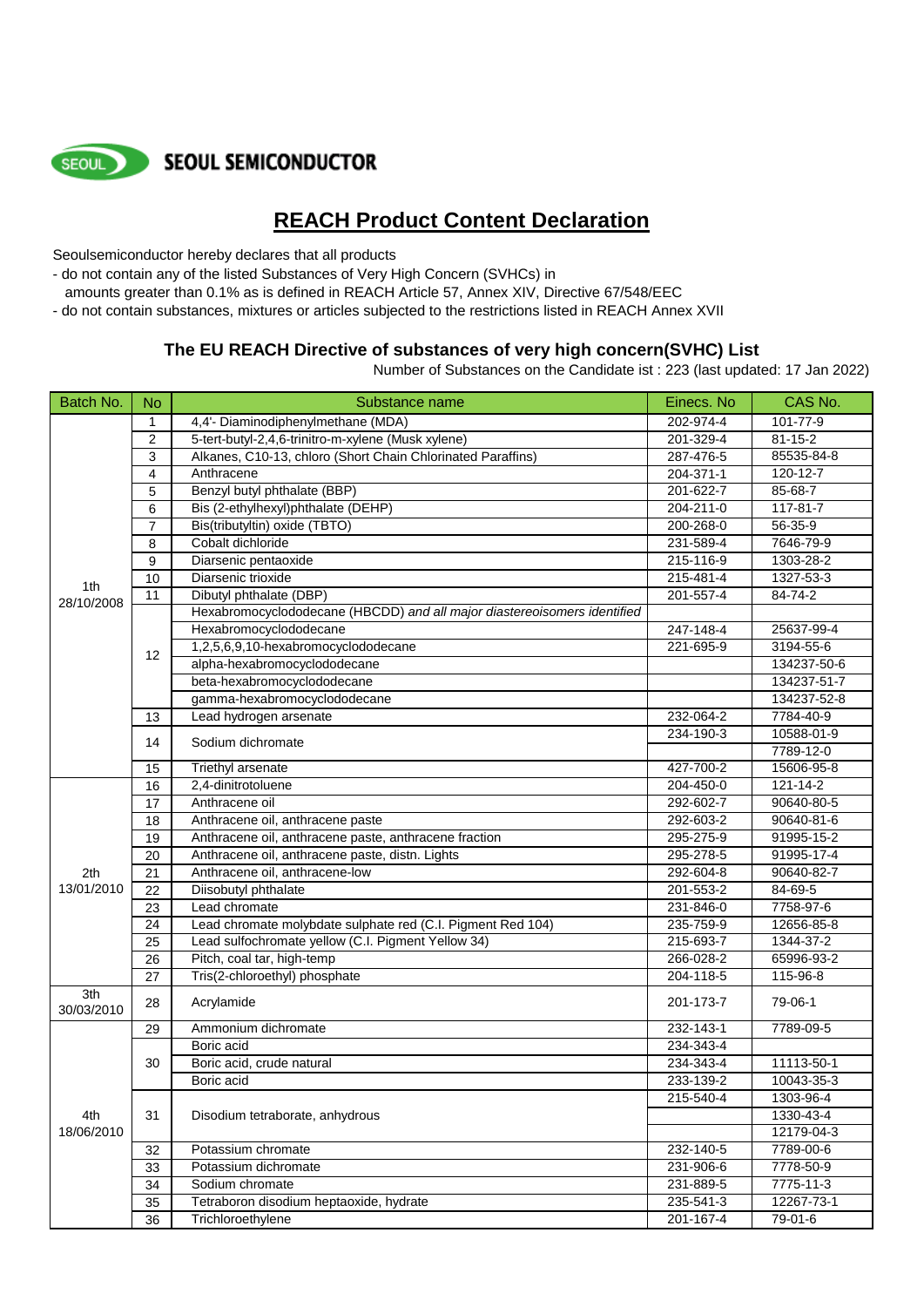|            | 37 | 2-ethoxyethanol                                                                                                         | 203-804-1       | 110-80-5       |
|------------|----|-------------------------------------------------------------------------------------------------------------------------|-----------------|----------------|
|            | 38 | 2-methoxyethanol                                                                                                        | 203-713-7       | 109-86-4       |
|            |    | Acids generated from chromium trioxide and their oligomers                                                              |                 |                |
|            |    | Oligomers of chromic acid and dichromic acid                                                                            |                 |                |
|            | 39 | Chromic acid                                                                                                            | 231-801-5       | 7738-94-5      |
| 5th        |    | Dichromic acid                                                                                                          | 236-881-5       | 13530-68-2     |
| 15/12/2010 | 40 | Chromium trioxide                                                                                                       | 215-607-8       | 1333-82-0      |
|            | 41 | Cobalt(II) carbonate                                                                                                    | 208-169-4       | 513-79-1       |
|            |    |                                                                                                                         | 200-755-8       | $71 - 48 - 7$  |
|            | 42 | Cobalt(II) diacetate<br>Cobalt(II) dinitrate                                                                            | 233-402-1       | 10141-05-6     |
|            | 43 |                                                                                                                         |                 |                |
|            | 44 | Cobalt(II) sulphate                                                                                                     | 233-334-2       | 10124-43-3     |
|            | 45 | 1,2,3-trichloropropane                                                                                                  | 202-486-1       | $96 - 18 - 4$  |
|            | 46 | 1,2-Benzenedicarboxylic acid, di-C6-8-branched alkyl esters, C7-rich                                                    | 276-158-1       | 71888-89-6     |
|            | 47 | 1,2-Benzenedicarboxylic acid, di-C7-11-branched and linear alkyl esters                                                 | 271-084-6       | 68515-42-4     |
| 6th        | 48 | 1-Methyl-2-pyrrolidone (NMP)                                                                                            | 212-828-1       | 872-50-4       |
| 20/06/2011 | 49 | 2-ethoxyethyl acetate                                                                                                   | 203-839-2       | 111-15-9       |
|            | 50 | Hydrazine                                                                                                               | 206-114-9       | 302-01-2       |
|            |    |                                                                                                                         |                 | 7803-57-8      |
|            | 51 | Strontium chromate                                                                                                      | 232-142-6       | 7789-06-2      |
|            | 52 | 1,2-dichloroethane                                                                                                      | 203-458-1       | 107-06-2       |
|            | 53 | 2,2'-dichloro-4,4'-methylenedianiline                                                                                   | 202-918-9       | $101 - 14 - 4$ |
|            | 54 | 2-Methoxyaniline; o-Anisidine                                                                                           | 201-963-1       | $90 - 04 - 0$  |
|            | 55 | 4-(1,1,3,3-tetramethylbutyl)phenol                                                                                      | $205 - 426 - 2$ | 140-66-9       |
|            |    |                                                                                                                         |                 |                |
|            |    | Aluminosilicate Refractory Ceramic Fibres<br>are fibres covered by index number 650-017-00-8 in Annex VI, part 3, table |                 |                |
|            |    | 3.1 of Regulation (EC) No 1272/2008 of the European Parliament and of the                                               |                 |                |
|            |    | Council of 16 December 2008 on classification, labelling and packaging of                                               |                 |                |
|            | 56 | substances and mixtures, and fulfil the three following conditions: a) oxides of                                        |                 |                |
|            |    | aluminium and silicon are the main components present (in the fibres) within                                            |                 |                |
|            |    | variable concentration ranges b) fibres have a length weighted geometric                                                |                 |                |
|            |    | mean diameter less two standard geometric errors of 6 or less micrometres $(\mu$                                        |                 |                |
|            |    | m) c) alkaline oxide and alkali earth oxide (Na2O+K2O+CaO+MgO+BaO)                                                      |                 |                |
|            |    | content less or equal to 18% by weight                                                                                  |                 |                |
|            |    |                                                                                                                         |                 |                |
|            |    | Refractories, fibers, aluminosilicate                                                                                   |                 | 142844-00-6    |
|            | 57 | Arsenic acid                                                                                                            | 231-901-9       | 7778-39-4      |
|            | 58 | Bis(2-methoxyethyl) ether                                                                                               | 203-924-4       | 111-96-6       |
|            | 59 | Bis(2-methoxyethyl) phthalate                                                                                           | 204-212-6       | 117-82-8       |
|            | 60 | Calcium arsenate                                                                                                        | 231-904-5       | 7778-44-1      |
| 7th        | 61 | Dichromium tris(chromate)                                                                                               | 246-356-2       | 24613-89-6     |
| 19/12/2011 | 62 | Formaldehyde, oligomeric reaction products with aniline                                                                 | 500-036-1       | 25214-70-4     |
|            | 63 | Lead diazide, Lead azide                                                                                                | 236-542-1       | 13424-46-9     |
|            | 64 | Lead dipicrate                                                                                                          | 229-335-2       | 6477-64-1      |
|            | 65 | Lead styphnate                                                                                                          | 239-290-0       | 15245-44-0     |
|            | 66 | N,N-dimethylacetamide                                                                                                   | 204-826-4       | 127-19-5       |
|            | 67 | Pentazinc chromate octahydroxide                                                                                        | 256-418-0       | 49663-84-5     |
|            | 68 | Phenolphthalein                                                                                                         | 201-004-7       | 77-09-8        |
|            | 69 | Potassium hydroxyoctaoxodizincatedichromate                                                                             | 234-329-8       | 11103-86-9     |
|            | 70 | <b>Trilead diarsenate</b>                                                                                               | 222-979-5       | 3687-31-8      |
|            |    |                                                                                                                         |                 |                |
|            |    | Zirconia Aluminosilicate Refractory Ceramic Fibres                                                                      |                 |                |
|            |    | are fibres covered by index number 650-017-00-8 in Annex VI, part 3, table                                              |                 |                |
|            |    | 3.1 of Regulation (EC) No 1272/2008 of the European Parliament and of the                                               |                 |                |
|            |    | Council of 16 December 2008 on classification, labelling and packaging of                                               |                 |                |
|            |    | substances and mixtures, and fulfil the three following conditions: a) oxides of                                        |                 |                |
|            | 71 | aluminium, silicon and zirconium are the main components present (in the                                                |                 |                |
|            |    | fibres) within variable concentration ranges b) fibres have a length weighted                                           |                 |                |
|            |    | geometric mean diameter less two standard geometric errors of 6 or less                                                 |                 |                |
|            |    | micrometres $(\mu m)$ . c) alkaline oxide and alkali earth oxide                                                        |                 |                |
|            |    | (Na2O+K2O+CaO+MgO+BaO) content less or equal to 18% by weight                                                           |                 |                |
|            |    | Refractories, fibers, aluminosilicate                                                                                   |                 | 142844-00-6    |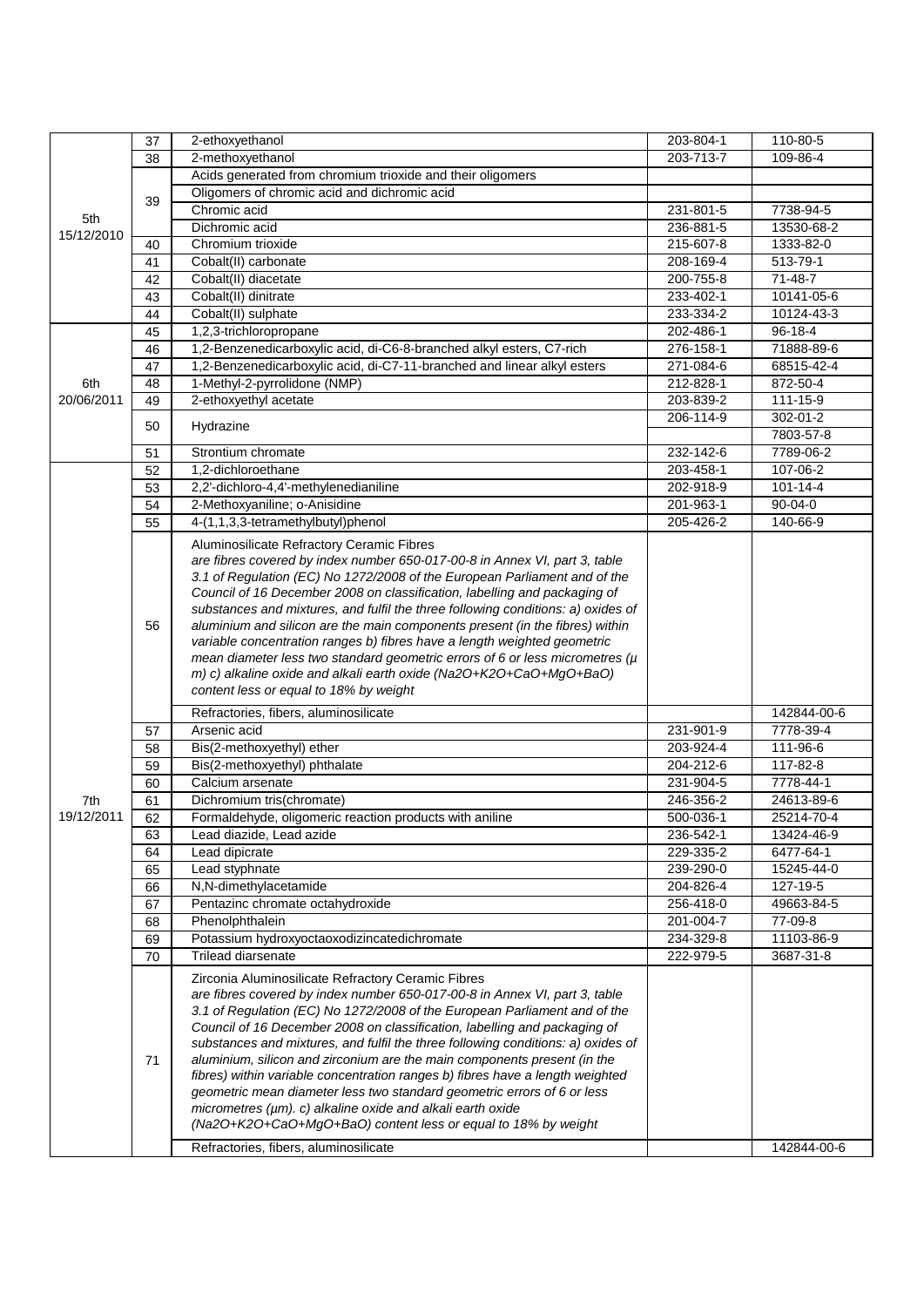|            | 72 | 1,2-dimethoxyethane; ethylene glycol dimethyl ether (EGDME)                                                                  | 203-794-9       | $110 - 71 - 4$ |
|------------|----|------------------------------------------------------------------------------------------------------------------------------|-----------------|----------------|
|            | 73 | 1,2-bis(2-methoxyethoxy)ethane (TEGDME; triglyme)                                                                            | 203-977-3       | 112-49-2       |
|            | 74 | 1,3,5-Tris(oxiran-2-ylmethyl)-1,3,5-triazinane-2,4,6-trione (TGIC)                                                           | 219-514-3       | 2451-62-9      |
|            | 75 | 1,3,5-tris[(2S and 2R)-2,3-epoxypropyl]-1,3,5-triazine-2,4,6-(1H,3H,5H)-trione<br>$(\beta$ -TGIC)                            | 423-400-0       | 59653-74-6     |
|            |    | 4,4'-bis(dimethylamino)-4"-(methylamino)trityl alcohol                                                                       | 209-218-2       | $561 - 41 - 1$ |
|            | 76 | with $\geq 0.1\%$ of Michler's ketone                                                                                        | 202-027-5       |                |
|            |    | Michler's base                                                                                                               | 202-959-2       |                |
|            |    |                                                                                                                              |                 |                |
|            | 77 | 4,4'-bis(dimethylamino)benzophenone (Michler's ketone)                                                                       | 202-027-5       | $90-94-8$      |
|            | 78 | [4-[4,4'-bis(dimethylamino) benzhydrylidene]cyclohexa-2,5-dien-1-ylidene]<br>dimethylammonium chloride (C.I. Basic Violet 3) | 208-953-6       | 548-62-9       |
| 8th        |    | with $\geq$ 0.1% of Michler's ketone                                                                                         | 202-027-5       |                |
| 18/06/2012 |    | Michler's base                                                                                                               | 202-959-2       |                |
|            |    | [4-[[4-anilino-1-naphthyl][4-(dimethylamino)phenyl]methylene]cyclohexa-2,5-                                                  |                 |                |
|            |    | dien-1-ylidene] dimethylammonium chloride (C.I. Basic Blue 26)                                                               | 219-943-6       | 2580-56-5      |
|            | 79 | with $\geq 0.1\%$ of Michler's ketone                                                                                        | 202-027-5       |                |
|            |    | Michler's base                                                                                                               | 202-959-2       |                |
|            | 80 | Diboron trioxide                                                                                                             | 215-125-8       | 1303-86-2      |
|            |    | Formamide                                                                                                                    | 200-842-0       | $75-12-7$      |
|            | 81 |                                                                                                                              |                 | 17570-76-2     |
|            | 82 | Lead(II) bis(methanesulfonate)                                                                                               | 401-750-5       |                |
|            | 83 | N,N,N',N'-tetramethyl-4,4'-methylenedianiline (Michler's base)                                                               | 202-959-2       | $101 - 61 - 1$ |
|            | 84 | a, a-Bis[4-(dimethylamino)phenyl]-4 (phenylamino)naphthalene-1-methanol<br>(C.I. Solvent Blue 4)                             | 229-851-8       | 6786-83-0      |
|            |    | with $\geq 0.1\%$ of Michler's ketone                                                                                        | 202-027-5       |                |
|            |    | Michler's base                                                                                                               | 202-959-2       |                |
|            | 85 | 1,2-Benzenedicarboxylic acid, dipentylester, branched and linear                                                             | 284-032-2       | 84777-06-0     |
|            | 86 | 1,2-Diethoxyethane                                                                                                           | 211-076-1       | 629-14-1       |
|            | 87 | 1-bromopropane; n-propyl bromide                                                                                             | 203-445-0       | 106-94-5       |
|            |    | 3-ethyl-2-methyl-2-(3-methylbutyl)-1,3-oxazolidine                                                                           | 421-150-7       | 143860-04-2    |
|            | 88 |                                                                                                                              |                 |                |
|            | 89 | 4,4'-methylenedi-o-toluidine                                                                                                 | $212 - 658 - 8$ | 838-88-0       |
|            | 90 | 4,4'-oxydianiline and its salts                                                                                              |                 |                |
|            |    | 4,4'-oxydianiline                                                                                                            | 202-977-0       | 101-80-4       |
|            |    | 4-(1,1,3,3-tetramethylbutyl)phenol, ethoxylated                                                                              |                 |                |
|            | 91 | covering well-defined substances and UVCB substances, polymers and                                                           |                 |                |
|            |    | homologues                                                                                                                   |                 |                |
|            |    | Poly(oxy-1,2-ethanediyl), a-[(1,1,3,3-tetramethylbutyl)phenyl]-w-hydroxy-                                                    |                 | 9036-19-5      |
|            |    | Polyethylene glycol p-(1,1,3,3-tetramethylbutyl)phenyl ether                                                                 |                 | 9002-93-1      |
|            |    | 20-[4-(1,1,3,3-tetramethylbutyl)phenoxy]-3,6,9,12,15,18-hexaoxaicosan-1-ol                                                   | 219-682-8       | 2497-59-8      |
|            |    | 2-[4-(1,1,3,3-tetramethylbutyl)phenoxy]ethanol                                                                               |                 | 2315-67-5      |
|            |    | 2-[2-[4-(1,1,3,3-tetramethylbutyl)phenoxy]ethoxy]ethanol, 2-{2-[4-(2,4,4-                                                    |                 |                |
|            |    | trimethylpentan-2-yl)phenoxy]ethoxy}ethanol                                                                                  | 621-341-7       | 2315-61-9      |
|            | 92 | 4-aminoazobenzene                                                                                                            | 200-453-6       | 60-09-3        |
|            | 93 |                                                                                                                              | 202-453-1       | 95-80-7        |
|            |    | 4-methyl-m-phenylenediamine (2,4-toluene-diamine)<br>4-ivoriyiprierior, branched and imear                                   |                 |                |
|            |    | substances with a linear and/or branched alkyl chain with a carbon number of                                                 |                 |                |
|            |    | 9 covalently bound in position 4 to phenol, covering also UVCB- and well-                                                    |                 |                |
|            |    | defined substances which include any of the individual isomers or a                                                          |                 |                |
|            |    | combination thereof                                                                                                          |                 |                |
|            |    | p-(1-methyloctyl)phenol                                                                                                      | 241-427-4       | 17404-66-9     |
|            |    | p-nonylphenol                                                                                                                | 203-199-4       | 104-40-5       |
|            |    | 4-(1-Ethyl-1,4-dimethylpentyl)phenol                                                                                         |                 | 142731-63-3    |
|            |    | 4-(1-Ethyl-1,3-dimethylpentyl)phenol                                                                                         |                 | 186825-36-5    |
|            | 94 | p-(1,1-dimethylheptyl)phenol                                                                                                 | 250-339-5       | 30784-30-6     |
|            |    | 4-(1-ethyl-1-methylhexyl)phenol                                                                                              | 257-907-1       | 52427-13-1     |
|            |    | p-isononylphenol                                                                                                             | 247-770-6       | 26543-97-5     |
|            |    | Phenol, 4-nonyl-, branched                                                                                                   | 284-325-5       | 84852-15-3     |
|            |    | 4-(1,1,5-Trimethylhexyl)phenol                                                                                               |                 | 521947-27-3    |
|            |    | Isononylphenol                                                                                                               | 234-284-4       | 11066-49-2     |
|            |    | Phenol, nonyl-, branched                                                                                                     | 291-844-0       | 90481-04-2     |
|            |    |                                                                                                                              | 635-696-0       | 186825-39-8    |
|            |    | 4-(3-ethylheptan-2-yl)phenol                                                                                                 |                 |                |
|            |    | Nonylphenol                                                                                                                  | 246-672-0       | 25154-52-3     |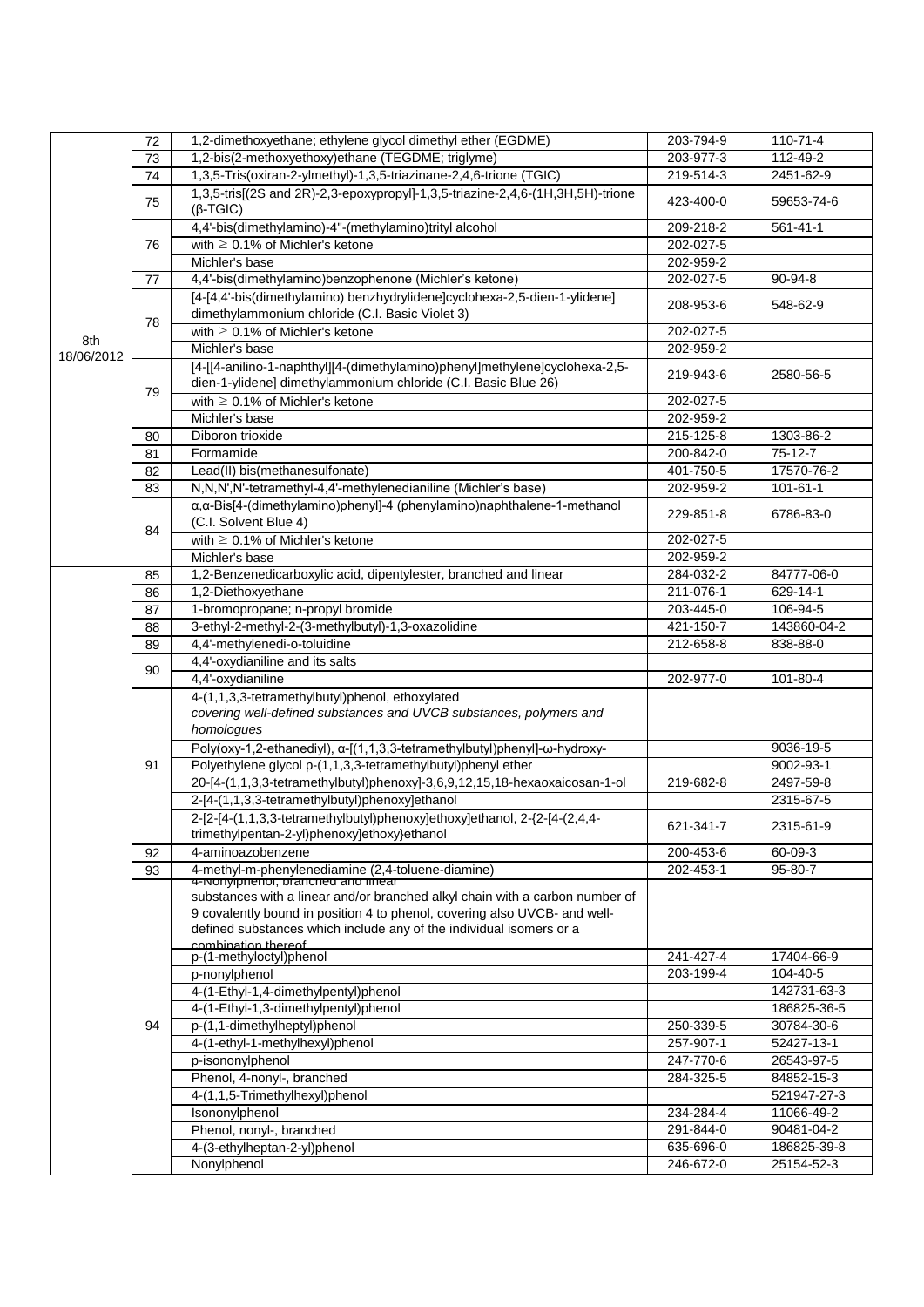|            | 95         | 6-methoxy-m-toluidine (p-cresidine)                                             | 204-419-1              | $120 - 71 - 8$           |
|------------|------------|---------------------------------------------------------------------------------|------------------------|--------------------------|
|            | 96         | [Phthalato(2-)]dioxotrilead                                                     | 273-688-5              | 69011-06-9               |
|            | 97         | Acetic acid, lead salt, basic                                                   | 257-175-3              | 51404-69-4               |
|            | 98         | Biphenyl-4-ylamine                                                              | 202-177-1              | $92 - 67 - 1$            |
|            | 99         | Bis(pentabromophenyl) ether (decabromodiphenyl ether) (DecaBDE)                 | 214-604-9              | $1163 - 19 - 5$          |
|            |            | Cyclohexane-1,2-dicarboxylic anhydride                                          |                        |                          |
|            |            | all possible combinations of the cis- and trans-isomers                         |                        |                          |
|            | 100        | cis-cyclohexane-1,2-dicarboxylic anhydride                                      | 236-086-3              | 13149-00-3               |
|            |            | Cyclohexane-1,2-dicarboxylic anhydride                                          | 201-604-9              | 85-42-7                  |
|            |            | trans-cyclohexane-1,2-dicarboxylic anhydride                                    | 238-009-9              | 14166-21-3               |
| 9th        | 101        | Diazene-1,2-dicarboxamide (C,C'-azodi(formamide)) (ADCA)                        | 204-650-8              | $123 - 77 - 3$           |
| 19/12/2012 | 102        | Dibutyltin dichloride (DBTC)                                                    | 211-670-0              | 683-18-1                 |
|            | 103        | Diethyl sulphate                                                                | 200-589-6              | 64-67-5                  |
|            | 104        | Diisopentylphthalate                                                            | 210-088-4              | 605-50-5                 |
|            | 105        | Dimethyl sulphate                                                               | 201-058-1              | 77-78-1                  |
|            | 106        | Dinoseb (6-sec-butyl-2,4-dinitrophenol)                                         | 201-861-7              | 88-85-7                  |
|            | 107        | Dioxobis(stearato)trilead                                                       | 235-702-8              | 12578-12-0               |
|            | 108        | Fatty acids, C16-18, lead salts                                                 | 292-966-7              | 91031-62-8               |
|            | 109        | Furan                                                                           | 203-727-3              | 110-00-9                 |
|            | 110        | Henicosafluoroundecanoic acid                                                   | 218-165-4              | 2058-94-8                |
|            | 111        | Heptacosafluorotetradecanoic acid                                               | 206-803-4              | 376-06-7                 |
|            |            | Hexahydromethylphthalic anhydride                                               |                        |                          |
|            |            | including cis- and trans- stereo isomeric forms and all possible combinations   |                        |                          |
|            |            | of the isomers                                                                  |                        |                          |
|            | 112        | Hexahydromethylphthalic anhydride                                               | 247-094-1              | 25550-51-0               |
|            |            | Hexahydro-3-methylphthalic anhydride                                            | 260-566-1              | 57110-29-9               |
|            |            | Hexahydro-1-methylphthalic anhydride<br>Hexahydro-4-methylphthalic anhydride    | 256-356-4<br>243-072-0 | 48122-14-1<br>19438-60-9 |
|            |            | Lead bis(tetrafluoroborate)                                                     | 237-486-0              |                          |
|            | 113        | Lead cynamidate                                                                 | 244-073-9              | 13814-96-5<br>20837-86-9 |
|            | 114<br>115 | Lead dinitrate                                                                  | 233-245-9              | 10099-74-8               |
|            | 116        | Lead monoxide (lead oxide)                                                      | 215-267-0              | 1317-36-8                |
|            | 117        | Lead oxide sulfate                                                              | 234-853-7              | 12036-76-9               |
|            | 118        | Lead titanium trioxide                                                          | 235-038-9              | 12060-00-3               |
|            | 119        | Lead Titanium Zirconium Oxide                                                   | 235-727-4              | 12626-81-2               |
|            | 120        | Methoxyacetic acid                                                              | 210-894-6              | 625-45-6                 |
|            | 121        | Methyloxirane (Propylene oxide)                                                 | 200-879-2              | 75-56-9                  |
|            | 122        | N,N-dimethylformamide                                                           | 200-679-5              | 68-12-2                  |
|            | 123        | N-methylacetamide                                                               | 201-182-6              | $79-16-3$                |
|            | 124        | n-pentyl-isopentylphthalate                                                     | 933-378-9              | 776297-69-9              |
|            | 125        | o-aminoazotoluene                                                               | 202-591-2              | 97-56-3                  |
|            | 126        | o-toluidine                                                                     | 202-429-0              | 95-53-4                  |
|            | 127        | Orange lead (lead tetroxide)                                                    | 215-235-6              | 1314-41-6                |
|            | 128        | Pentacosafluorotridecanoic acid                                                 | 276-745-2              | 72629-94-8               |
|            | 129        | Pentalead tetraoxide sulphate                                                   | 235-067-7              | 12065-90-6               |
|            | 130        | Pyrochlore, antimony lead yellow                                                | 232-382-1              | 8012-00-8                |
|            |            | Silicic acid (H2Si2O5), barium salt (1:1), lead-doped                           |                        |                          |
|            |            | with lead (Pb) content above the applicable generic concentration limit for '   |                        |                          |
|            | 131        | toxicity for reproduction' Repr. 1A (CLP) or category 1 (DSD), the substance is | 272-271-5              | 68784-75-8               |
|            |            | a member of the group entry of lead compounds, with index number                |                        |                          |
|            |            | 082-001-00-6 in Regulation (EC) No 1272/2008                                    |                        |                          |
|            | 132        | Silicic acid, lead salt                                                         | 234-363-3              | 11120-22-2               |
|            | 133        | Sulfurous acid, lead salt, dibasic                                              | $263 - 467 - 1$        | 62229-08-7               |
|            | 134        | Tetraethyllead                                                                  | 201-075-4              | 78-00-2                  |
|            | 135        | Tetralead trioxide sulphate                                                     | 235-380-9              | 12202-17-4               |
|            | 136        | Tricosafluorododecanoic acid                                                    | 206-203-2              | $307 - 55 - 1$           |
|            | 137        | Trilead bis(carbonate) dihydroxide                                              | 215-290-6              | 1319-46-6                |
|            | 138        | Trilead dioxide phosphonate                                                     | 235-252-2              | 12141-20-7               |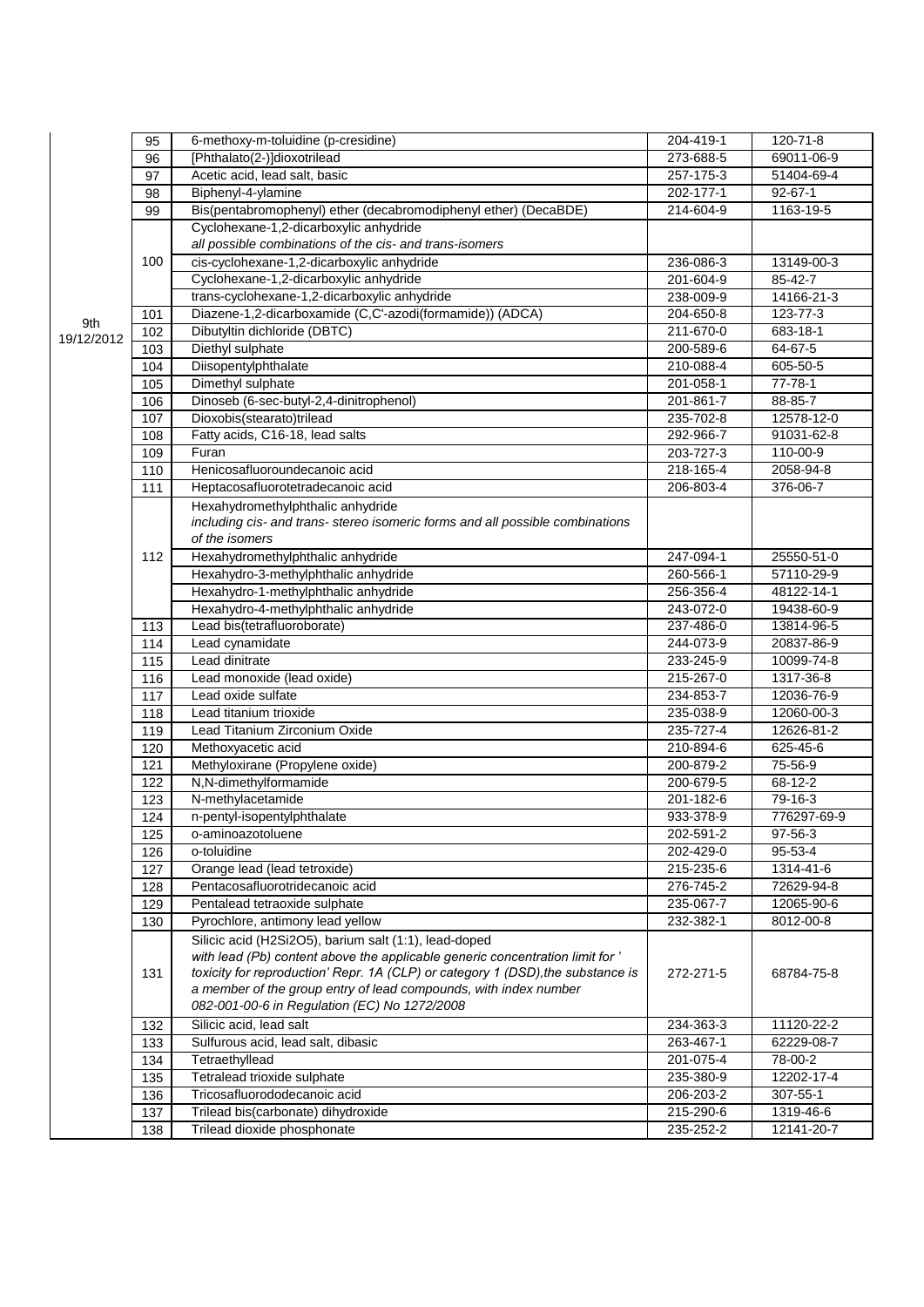|            |     | 4-Nonylphenol, branched and linear, ethoxylated<br>substances with a linear and/or branched alkyl chain with a carbon number of                           |           |                |
|------------|-----|-----------------------------------------------------------------------------------------------------------------------------------------------------------|-----------|----------------|
|            |     | 9 covalently bound in position 4 to phenol, ethoxylated covering UVCB- and<br>well-defined substances, polymers and homologues, which include any of the  |           |                |
|            |     | individual isomers and/or combinations thereof                                                                                                            |           |                |
|            |     | Nonylphenol, ethoxylated                                                                                                                                  | 500-024-6 | 9016-45-9      |
|            |     | 4-Nonylphenol, ethoxylated 1 - 2.5 moles ethoxylated                                                                                                      | 500-045-0 | 26027-38-3     |
|            |     | 2-[2-[2-(4-nonylphenoxy)ethoxy]ethoxy]ethoxy]ethanol                                                                                                      | 230-770-5 | 7311-27-5      |
|            |     | 2-[2-(4-nonylphenoxy)ethoxy]ethanol                                                                                                                       | 243-816-4 | 20427-84-3     |
|            |     | 20-(4-nonylphenoxy)-3,6,9,12,15,18-hexaoxaicosan-1-ol                                                                                                     | 248-743-1 | 27942-27-4     |
|            |     | 26-(4-Nonylphenoxy)-3,6,9,12,15,18,21,24- octaoxahexacosan -1-ol                                                                                          |           | 14409-72-4     |
|            |     | Poly(oxy-1,2-ethanediyl), a-(nonylphenyl)-w-hydroxy-, branched                                                                                            |           | 68412-54-4     |
|            |     | Poly (oxy-1,2-ethanediyl), alpha -(nonylphenyl)-omega-hydroxy-, branched                                                                                  | 932-337-2 | 68412-54-4     |
|            |     | Nonylphenol, ethoxylated (15-EO) (9016-45-9)                                                                                                              | 931-756-8 |                |
|            |     | Nonylphenol, ethoxylated (10-EO) (9016-45-9)                                                                                                              | 931-755-2 |                |
|            |     | Nonylphenol, ethoxylated (8-EO) (9016-45-9)                                                                                                               | 931-754-7 |                |
|            |     | Nonylphenol, ethoxylated (6,5-EO) (9016-45-9)                                                                                                             | 931-753-1 |                |
|            | 139 | Nonylphenol, branched, ethoxylated 1 - 2.5 moles ethoxylated                                                                                              | 500-209-1 | 68412-54-4     |
|            |     | 2-[4-(3,6-dimethylheptan-3-yl)phenoxy]ethanol                                                                                                             | 687-832-3 | 1119449-37-4   |
| 10th       |     | 14-(nonylphenoxy)-3,6,9,12-tetraoxatetradecan-1-ol                                                                                                        | 247-555-7 | 26264-02-8     |
| 20/06/2013 |     | Nonylphenol, ethoxylated (polymer)                                                                                                                        | 938-618-6 |                |
|            |     | Nonylphenol, ethoxylated $(EO = 4)$                                                                                                                       | 939-975-0 |                |
|            |     | Nonylphenol, ethoxylated (EO = 10)                                                                                                                        | 939-993-9 |                |
|            |     | Nonylphenolpolyglycolether                                                                                                                                | 932-998-7 |                |
|            |     | 26-(nonylphenoxy)-3,6,9,12,15,18,21,24-octaoxahexacosan-1-ol                                                                                              | 247-816-5 | 26571-11-9     |
|            |     | Ethanol, 2-(4-nonylphenoxy)                                                                                                                               |           | 104-35-8       |
|            |     | 4-Nonylphenol, branched, ethoxylated (CAS: 127087-87-0)                                                                                                   | 932-098-4 | 127087-87-0    |
|            |     | 3,6,9,12-Tetraoxatetradecan-1-ol, 14-(4-nonylphenoxy)                                                                                                     |           | 20636-48-0     |
|            |     | 4-t-Nonylphenol-diethoxylate                                                                                                                              |           | 156609-10-8    |
|            |     | Isononylphenol, ethoxylated                                                                                                                               | 609-346-2 | 37205-87-1     |
|            |     | p-Nonylphenol hexaethoxylate                                                                                                                              |           | 34166-38-6     |
|            |     | Poly(oxy-1,2-ethanediyl), a-(nonylphenyl)-w-hydroxy- (CAS 9016-45-9)                                                                                      | 931-562-3 | 9016-45-9      |
|            |     | 4-Nonylphenol, branched, ethoxylated 1 - 2.5 moles ethoxylated                                                                                            | 500-315-8 | 127087-87-0    |
|            |     | 23-(nonylphenoxy)-3,6,9,12,15,18,21-heptaoxatricosan-1-ol                                                                                                 | 248-293-6 | 27177-05-5     |
|            |     | 2-{2-[4-(3,6-dimethylheptan-3-yl)phenoxy]ethoxy}ethanol                                                                                                   | 687-833-9 | 1119449-38-5   |
|            | 140 | Ammonium pentadecafluorooctanoate (APFO)                                                                                                                  | 223-320-4 | 3825-26-1      |
|            | 141 | Cadmium                                                                                                                                                   | 231-152-8 | 7440-43-9      |
|            | 142 | Cadmium oxide                                                                                                                                             | 215-146-2 | 1306-19-0      |
|            | 143 | Dipentyl phthalate (DPP)                                                                                                                                  | 205-017-9 | 131-18-0       |
|            | 144 | Pentadecafluorooctanoic acid (PFOA)                                                                                                                       | 206-397-9 | 335-67-1       |
|            | 145 | Cadmium sulphide                                                                                                                                          | 215-147-8 | 1306-23-6      |
|            | 146 | Dihexyl phthalate                                                                                                                                         | 201-559-5 | 84-75-3        |
| 11th       | 147 | Disodium 3,3'-[[1,1'-biphenyl]-4,4'-diylbis(azo)]<br>bis(4-aminonaphthalene-1-sulphonate) (C.I. Direct Red 28)                                            | 209-358-4 | 573-58-0       |
| 16/12/2013 | 148 | Disodium 4-amino-3-[[4'-[(2,4-diaminophenyl)azo][1,1'-biphenyl]-4-yl]azo] -5-<br>hydroxy-6-(phenylazo)naphthalene-2,7-disulphonate (C.I. Direct Black 38) | 217-710-3 | 1937-37-7      |
|            | 149 | Imidazolidine-2-thione (2-imidazoline-2-thiol)                                                                                                            | 202-506-9 | 96-45-7        |
|            | 150 | Lead di(acetate)                                                                                                                                          | 206-104-4 | $301 - 04 - 2$ |
|            | 151 | Trixylyl phosphate                                                                                                                                        | 246-677-8 | 25155-23-1     |
|            | 152 | 1,2-Benzenedicarboxylic acid, dihexyl ester, branched and linear                                                                                          | 271-093-5 | 68515-50-4     |
|            | 153 | Cadmium chloride                                                                                                                                          | 233-296-7 | 10108-64-2     |
|            |     | Sodium perborate, perboric acid, sodium salt                                                                                                              |           |                |
| 12th       |     | Perboric acid (H3BO2(O2)), monosodium salt, trihydrate                                                                                                    | 603-902-8 | 13517-20-9     |
| 16/06/2014 | 154 | Borate(2-), tetrahydroxybis[µ-(peroxy-kO1:kO2)]di-, sodium (1:2)                                                                                          |           | 90568-23-3     |
|            |     | Sodium perborate                                                                                                                                          | 239-172-9 | 15120-21-5     |
|            |     | Perboric acid, sodium salt                                                                                                                                | 234-390-0 | 11138-47-9     |
|            |     | Borate(2-), tetrahydroxybis[µ-(peroxy-KO1:KO2)]di-, sodium, hydrate (1:2:6)                                                                               |           | 125022-34-6    |
|            | 155 | Sodium peroxometaborate                                                                                                                                   | 231-556-4 | 7632-04-4      |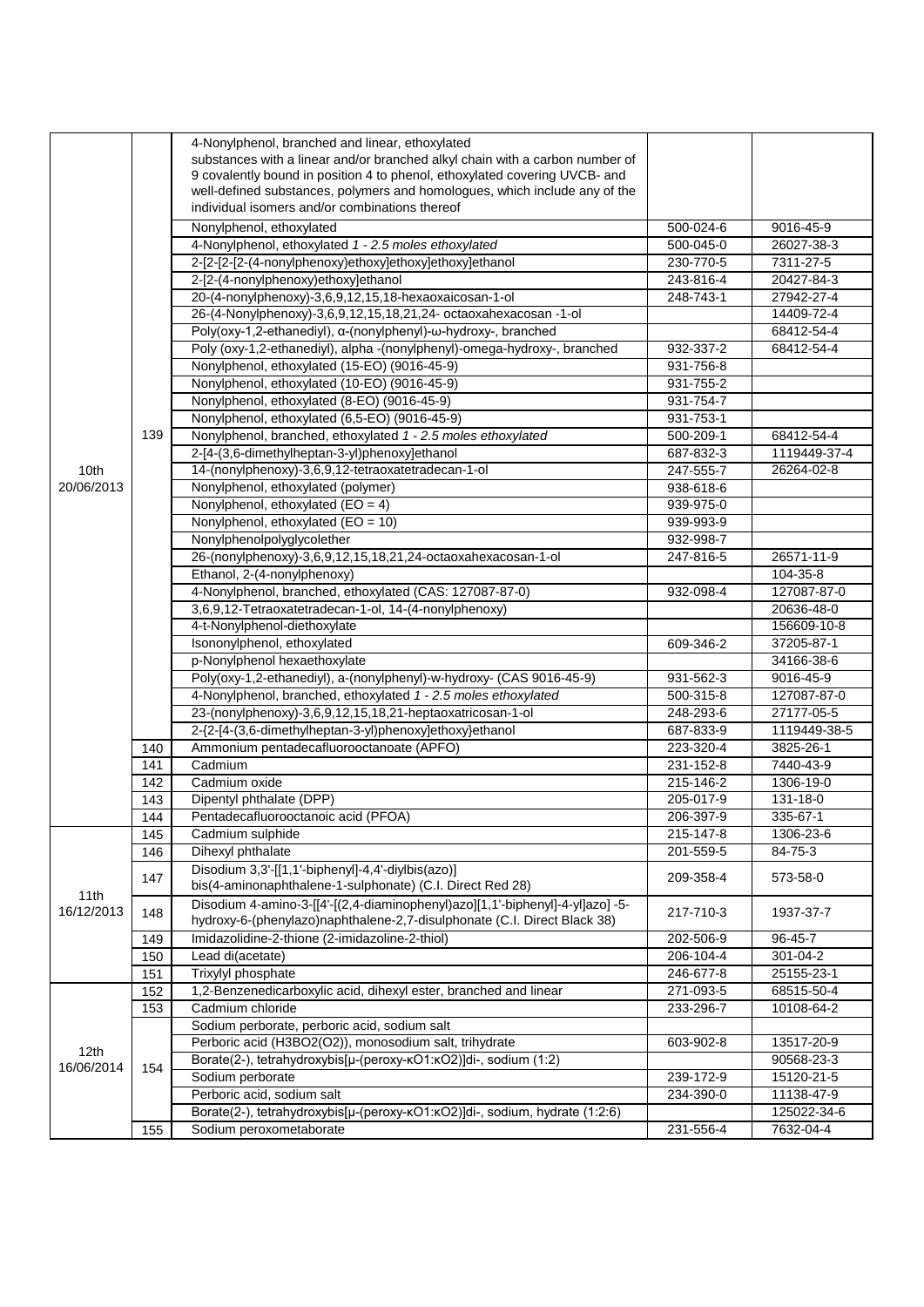|                  | 156 | 2-(2H-benzotriazol-2-yl)-4,6-ditertpentylphenol (UV-328)                                                                                                                                                                                                                                                                                                                                                                                                                                    | 247-384-8 | 25973-55-1   |
|------------------|-----|---------------------------------------------------------------------------------------------------------------------------------------------------------------------------------------------------------------------------------------------------------------------------------------------------------------------------------------------------------------------------------------------------------------------------------------------------------------------------------------------|-----------|--------------|
|                  | 157 | 2-benzotriazol-2-yl-4,6-di-tert-butylphenol (UV-320)                                                                                                                                                                                                                                                                                                                                                                                                                                        | 223-346-6 | 3846-71-7    |
|                  | 158 | 2-ethylhexyl 10-ethyl-4,4-dioctyl-7-oxo-8-oxa-3,5-dithia-4-<br>stannatetradecanoate (DOTE)                                                                                                                                                                                                                                                                                                                                                                                                  | 239-622-4 | 15571-58-1   |
|                  | 159 | Cadmium fluoride                                                                                                                                                                                                                                                                                                                                                                                                                                                                            | 232-222-0 | 7790-79-6    |
| 13th             |     |                                                                                                                                                                                                                                                                                                                                                                                                                                                                                             | 233-331-6 | 10124-36-4   |
| 17/12/2014       | 160 | Cadmium sulphate                                                                                                                                                                                                                                                                                                                                                                                                                                                                            |           | 31119-53-6   |
|                  | 161 | Reaction mass of 2-ethylhexyl 10-ethyl-4,4-dioctyl-7-oxo-8-oxa-3,5-dithia-4-<br>stannatetradecanoate and 2-ethylhexyl 10-ethyl-4-[[2-[(2-ethylhexyl)oxy]-2-<br>oxoethyl]thio]-4-octyl-7-oxo-8-oxa-3,5-dithia-4-stannatetradecanoate<br>(reaction mass of DOTE and MOTE)                                                                                                                                                                                                                     |           |              |
|                  | 162 | 1,2-benzenedicarboxylic acid, di-C6-10-alkyl esters or mixed decyl and hexyl<br>and octyl diesters with $\geq 0.3\%$ of dihexyl phthalate                                                                                                                                                                                                                                                                                                                                                   | 201-559-5 |              |
|                  |     | 1,2-Benzenedicarboxylic acid, mixed decyl and hexyl and octyl diesters                                                                                                                                                                                                                                                                                                                                                                                                                      | 272-013-1 | 68648-93-1   |
|                  |     | 1,2-Benzenedicarboxylic acid, di-C6-10-alkyl esters                                                                                                                                                                                                                                                                                                                                                                                                                                         | 271-094-0 | 68515-51-5   |
|                  |     | 5-sec-butyl-2-(2,4-dimethylcyclohex-3-en-1-yl)-5-methyl-1,3-dioxane [1], 5-sec-<br>butyl-2-(4,6-dimethylcyclohex-3-en-1-yl)-5-methyl-1,3-dioxane [2]<br>covering any of the individual stereoisomers of [1] and [2] or any combination<br>thereof                                                                                                                                                                                                                                           |           |              |
|                  |     | Reaction mass of 5-sec-butyl-2-(2,4-dimethylcyclohex-3-en-1-yl)-5-methyl-1,3-<br>dioxane and 5-sec-butyl-2-(4,6-dimethylcyclohex-3-en-1-yl)-5-methyl-1,3-<br>dioxane                                                                                                                                                                                                                                                                                                                        | 413-720-9 | 117933-89-8  |
|                  |     | 1,3-Dioxane, 2-[(1S,2S)-2,4-dimethyl-3-cyclohexen-1-yl]-5-methyl-5-(1-<br>methylpropyl)-, trans                                                                                                                                                                                                                                                                                                                                                                                             |           | 676367-06-9  |
|                  |     | 5-sec-butyl-2-(2,4-dimethylcyclohex-3-en-1-yl)-5-methyl-1,3-dioxane                                                                                                                                                                                                                                                                                                                                                                                                                         |           |              |
|                  |     | 5-sec-butyl-2-(4,6-dimethylcyclohex-3-en-1-yl)-5-methyl-1,3-dioxane                                                                                                                                                                                                                                                                                                                                                                                                                         |           |              |
|                  |     | 1,3-Dioxane, 2-(2,4-dimethyl-3-cyclohexen-1-yl)-5-methyl-5-(1-methylpropyl)                                                                                                                                                                                                                                                                                                                                                                                                                 |           | 186309-28-4  |
|                  |     | 1,3-Dioxane, 2-(2,4-dimethyl-3-cyclohexen-1-yl)-5-methyl-5-(1-methylpropyl)                                                                                                                                                                                                                                                                                                                                                                                                                 |           | 117933-89-8  |
|                  |     | 1,3-Dioxane, 2-[(1R,2R)-2,4-dimethyl-3-cyclohexen-1-yl]-5-methyl-5-(1-<br>methylpropyl)-, cis-                                                                                                                                                                                                                                                                                                                                                                                              |           | 676367-05-8  |
| 14 <sub>th</sub> |     | 1,3-Dioxane, 2-[(1R,2R)-2,4-dimethyl-3-cyclohexen-1-yl]-5-methyl-5-(1-<br>methylpropyl)-, cis-rel-                                                                                                                                                                                                                                                                                                                                                                                          |           | 343934-04-3  |
| 15/06/2015       | 163 | 1,3-Dioxane, 2-[(1R,2R)-2,4-dimethyl-3-cyclohexen-1-yl]-5-methyl-5-(1-<br>methylpropyl)-, trans-                                                                                                                                                                                                                                                                                                                                                                                            |           | 676367-09-2  |
|                  |     | 1,3-Dioxane, 2-[(1R,2R)-2,4-dimethyl-3-cyclohexen-1-yl]-5-methyl-5-(1-<br>methylpropyl)-, trans-rel-                                                                                                                                                                                                                                                                                                                                                                                        |           | 343934-05-4  |
|                  |     | 1,3-Dioxane, 2-[(1R,2S)-2,4-dimethyl-3-cyclohexen-1-yl]-5-methyl-5-(1-<br>methylpropyl)-, cis-                                                                                                                                                                                                                                                                                                                                                                                              |           | 676367-04-7  |
|                  |     | 1,3-Dioxane, 2-[(1R,2S)-2,4-dimethyl-3-cyclohexen-1-yl]-5-methyl-5-(1-<br>methylpropyl)-, trans-                                                                                                                                                                                                                                                                                                                                                                                            |           | 676367-08-1  |
|                  |     | 1,3-Dioxane, 2-[(1S,2R)-2,4-dimethyl-3-cyclohexen-1-yl]-5-methyl-5-(1-<br>methylpropyl)-, cis-                                                                                                                                                                                                                                                                                                                                                                                              |           | 676367-03-6  |
|                  |     | 1,3-Dioxane, 2-[(1S,2R)-2,4-dimethyl-3-cyclohexen-1-yl]-5-methyl-5-(1-<br>methylpropyl)-, trans-                                                                                                                                                                                                                                                                                                                                                                                            |           | 6763637-07-0 |
|                  |     | 1,3-Dioxane, 2-[(1S,2S)-2,4-dimethyl-3-cyclohexen-1-yl]-5-methyl-5-(1-<br>methylpropyl)-, cis-                                                                                                                                                                                                                                                                                                                                                                                              |           | 676367-02-5  |
|                  |     | Reaction mass of 5-[(2R)-butan-2-yl]-2-[(1R,2R)-2,4-dimethylcyclohex-3-en-1-<br>yl]-5-methyl-1,3-dioxane and 5-[(2R)-butan-2-yl]-2-[(1R,6R)-4,6-<br>dimethylcyclohex-3-en-1-yl]-5-methyl-1,3-dioxane and 5-[(2S)-butan-2-yl]-2-<br>[(1R,2R)-2,4-dimethylcyclohex-3-en-1-yl]-5-methyl-1,3-dioxane and 5-[(2S)-<br>butan-2-yl]-2-[(1S,2R)-2,4-dimethylcyclohex-3-en-1-yl]-5-methyl-1,3-dioxane<br>and 5-[(2S)-butan-2-yl]-2-[(1S,6R)-4,6-dimethylcyclohex-3-en-1-yl]-5-methyl-<br>1,3-dioxane |           |              |
|                  | 164 | 1,3-propanesultone                                                                                                                                                                                                                                                                                                                                                                                                                                                                          | 214-317-9 | 1120-71-4    |
|                  | 165 | 2,4-di-tert-butyl-6-(5-chlorobenzotriazol-2-yl)phenol (UV-327)                                                                                                                                                                                                                                                                                                                                                                                                                              | 223-383-8 | 3864-99-1    |
|                  | 166 | 2-(2H-benzotriazol-2-yl)-4-(tert-butyl)-6-(sec-butyl)phenol (UV-350)                                                                                                                                                                                                                                                                                                                                                                                                                        | 253-037-1 | 36437-37-3   |
| 15th             | 167 | Nitrobenzene                                                                                                                                                                                                                                                                                                                                                                                                                                                                                | 202-716-0 | 98-95-3      |
| 17/12/2015       |     | Perfluorononan-1-oic-acid and its sodium and ammonium salts                                                                                                                                                                                                                                                                                                                                                                                                                                 |           |              |
|                  |     | Perfluorononan-1-oic-acid                                                                                                                                                                                                                                                                                                                                                                                                                                                                   | 206-801-3 | 375-95-1     |
|                  | 168 | Sodium salts of perfluorononan-1-oic-acid                                                                                                                                                                                                                                                                                                                                                                                                                                                   |           | 21049-39-8   |
|                  |     | Ammonium salts of perfluorononan-1-oic-acid                                                                                                                                                                                                                                                                                                                                                                                                                                                 |           | 4149-60-4    |
|                  |     |                                                                                                                                                                                                                                                                                                                                                                                                                                                                                             |           |              |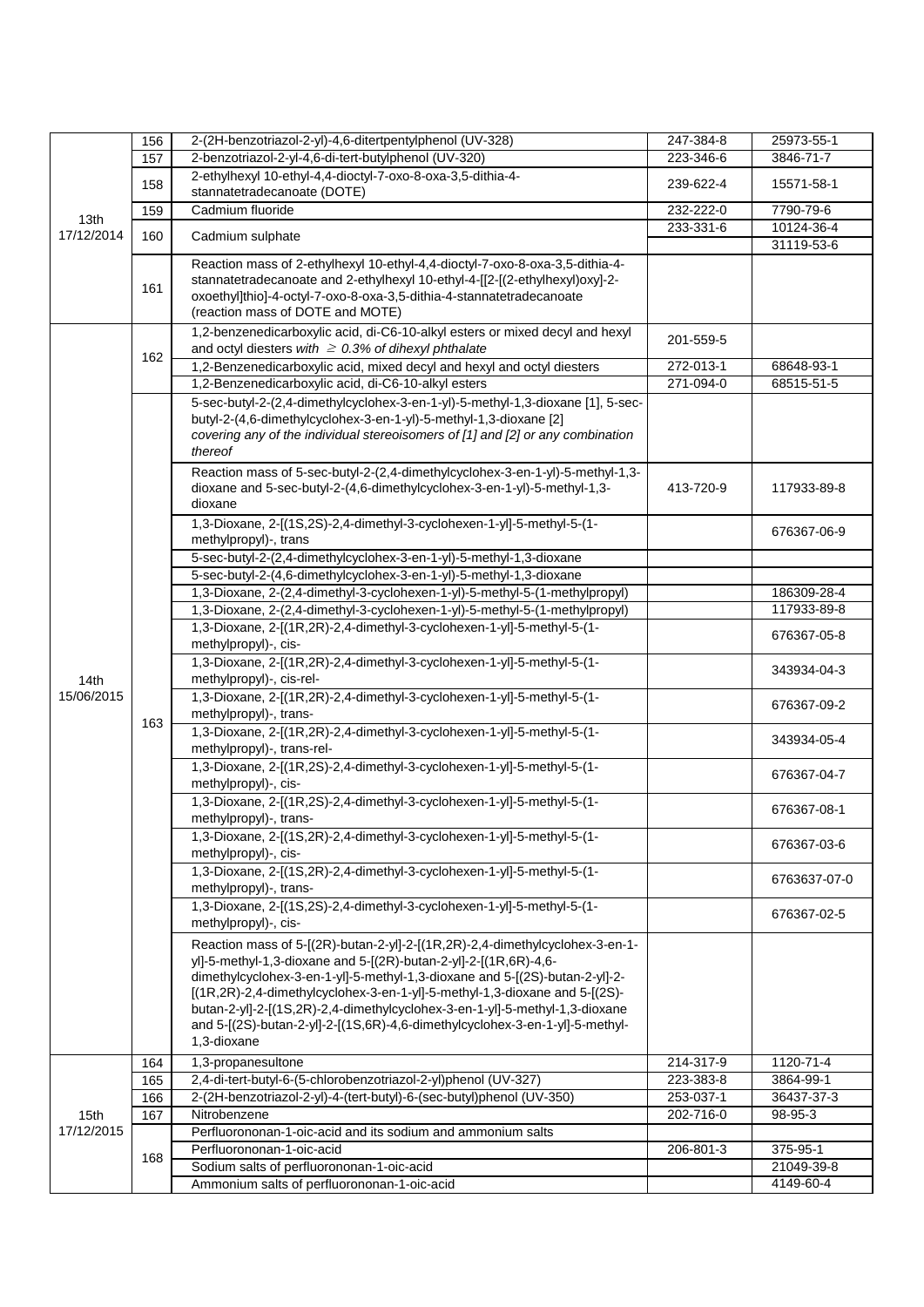| 16th<br>20/06/2016 | 169 | Benzo[def]chrysene (Benzo[a]pyrene)                                                                                                                                                                                                                                                                         | 200-028-5 | $50-32-8$    |
|--------------------|-----|-------------------------------------------------------------------------------------------------------------------------------------------------------------------------------------------------------------------------------------------------------------------------------------------------------------|-----------|--------------|
|                    | 170 | 4,4'-isopropylidenediphenol                                                                                                                                                                                                                                                                                 | 201-245-8 | 80-05-7      |
|                    |     | 4-heptylphenol, branched and linear<br>substances with a linear and/or branched alkyl chain with a carbon number of<br>7 covalently bound predominantly in position 4 to phenol, covering also<br>UVCB- and well-defined substances which include any of the individual<br>isomers or a combination thereof |           |              |
|                    |     |                                                                                                                                                                                                                                                                                                             | 217-862-0 | 1987-50-4    |
|                    |     | 4-heptylphenol<br>Phenol, heptyl derivs                                                                                                                                                                                                                                                                     | 276-743-1 | 72624-02-3   |
|                    |     | Phenol, 4-(1,1-diethylpropyl)-                                                                                                                                                                                                                                                                              |           | 37872-24-5   |
|                    |     | Phenol, 4-(1,1-dimethylpentyl)-                                                                                                                                                                                                                                                                             |           | 30784-31-7   |
|                    |     | Phenol, 4-(1,2,2-trimethylbutyl)-                                                                                                                                                                                                                                                                           |           | 911371-06-7  |
|                    |     | Phenol, 4-(1,2-dimethylpentyl)-                                                                                                                                                                                                                                                                             |           | 854904-93-1  |
|                    |     | Phenol, 4-(1,3,3-trimethylbutyl)-                                                                                                                                                                                                                                                                           |           | 911371-07-8  |
|                    |     | Phenol, 4-(1,3-dimethylpentyl)-                                                                                                                                                                                                                                                                             |           | 71945-81-8   |
|                    |     | Phenol, 4-(1,4-dimethylpentyl)-                                                                                                                                                                                                                                                                             |           | 857629-71-1  |
|                    | 171 | Phenol, 4-(1-ethyl-2,2-dimethylpropyl)-                                                                                                                                                                                                                                                                     |           | 861010-65-3  |
|                    |     | Phenol, 4-(1-ethyl-1,2-dimethylpropyl)-                                                                                                                                                                                                                                                                     |           | 30784-27-1   |
| 17th               |     | Phenol, 4-(1-ethylpentyl)-                                                                                                                                                                                                                                                                                  |           | 6465-74-3    |
| 12/01/2017         |     | Phenol, 4-(1-methylhexyl)-                                                                                                                                                                                                                                                                                  |           | 6863-24-7    |
|                    |     | Phenol, 4-(1-propylbutyl)-                                                                                                                                                                                                                                                                                  |           | 6465-71-0    |
|                    |     | Phenol, 4-(3-ethylpentyl)-                                                                                                                                                                                                                                                                                  |           | 911370-98-4  |
|                    |     | Phenol, 4-(3-methylhexyl)-                                                                                                                                                                                                                                                                                  |           | 102570-52-5  |
|                    |     | Phenol, 4-(4-methylhexyl)-                                                                                                                                                                                                                                                                                  |           | 1139800-98-8 |
|                    |     | Phenol, 4-(5-methylhexyl)-                                                                                                                                                                                                                                                                                  |           | 100532-36-3  |
|                    |     | Phenol, 4-[2-methyl-1-(1-methylethyl)propyl]-                                                                                                                                                                                                                                                               |           | 1824346-00-0 |
|                    |     | 4-(2,3-dimethylpentan-2-yl)phenol                                                                                                                                                                                                                                                                           | 854-135-2 | 861011-60-1  |
|                    |     | 4-(3-methylhexan-3-yl)phenol                                                                                                                                                                                                                                                                                | 854-958-7 | 30784-32-8   |
|                    |     | Phenol, 4-tert-heptyl-                                                                                                                                                                                                                                                                                      |           | 288864-02-8  |
|                    |     | Phenol, 4-(1,1,3-trimethylbutyl)-                                                                                                                                                                                                                                                                           |           | 33104-11-9   |
|                    |     | Phenol, 4-(1,1,2,2-tetramethylpropyl)-                                                                                                                                                                                                                                                                      |           | 72861-06-4   |
|                    |     | Phenol, 4-(1-ethyl-3-methylbutyl)-                                                                                                                                                                                                                                                                          |           | 854904-92-0  |
|                    |     | Nonadecafluorodecanoic acid (PFDA) and its sodium and ammonium salts<br>Nonadecafluorodecanoic acid                                                                                                                                                                                                         | 206-400-3 | 35-76-2      |
|                    | 172 | sodium nonadecafluorodecanoate                                                                                                                                                                                                                                                                              |           | 3830-45-3    |
|                    |     | Decanoic acid, nonadecafluoro-, sodium salt                                                                                                                                                                                                                                                                 |           | 3830-45-3    |
|                    |     | Ammonium nonadecafluorodecanoate                                                                                                                                                                                                                                                                            | 221-470-5 | 3108-42-7    |
|                    | 173 | p-(1,1-dimethylpropyl)phenol                                                                                                                                                                                                                                                                                | 201-280-9 | 80-46-6      |
|                    |     | Perfluorohexane-1-sulphonic acid and its salts PFHxS                                                                                                                                                                                                                                                        |           |              |
|                    |     | tridecafluorohexanesulphonic acid, compound with 2,2'-iminodiethanol (1:1)                                                                                                                                                                                                                                  | 274-462-9 | 70225-16-0   |
|                    |     | ammonium perfluorohexane-1-sulphonate                                                                                                                                                                                                                                                                       | 269-511-6 | 68259-08-5   |
|                    |     | potassium perfluorohexane-1-sulphonate                                                                                                                                                                                                                                                                      | 223-393-2 | 3871-99-6    |
|                    |     | perfluorohexane-1-sulphonic acid                                                                                                                                                                                                                                                                            | 206-587-1 | 355-46-4     |
|                    |     | Ethanaminium, N-[4-[[4-(diethylamino)phenyl][4-(ethylamino)-1-                                                                                                                                                                                                                                              |           |              |
|                    |     | naphthalenyl]methylene]-2,5-cyclohexadien-1-ylidene]-N-ethyl-,                                                                                                                                                                                                                                              |           | 1310480-24-0 |
|                    |     | 1,1,2,2,3,3,4,4,5,5,6,6,6-tridecafluoro-1-hexanesulfonate (1:1)                                                                                                                                                                                                                                             |           |              |
|                    |     | Methanaminium, N-[4-[[4-(dimethylamino)phenyl][4-(ethylamino)-1-<br>naphthalenyl]methylene]-2,5-cyclohexadien-1-ylidene]-N-methyl-,                                                                                                                                                                         |           | 1310480-27-3 |
|                    |     | 1,1,2,2,3,3,4,4,5,5,6,6,6-tridecafluoro-1-hexanesulfonate (1:1)                                                                                                                                                                                                                                             |           |              |
|                    |     | Methanaminium, N-[4-[[4-(dimethylamino)phenyl][4-(phenylamino)-1-                                                                                                                                                                                                                                           |           |              |
|                    |     | naphthalenyl]methylene]-2,5-cyclohexadien-1-ylidene]-N-methyl-,<br>1,1,2,2,3,3,4,4,5,5,6,6,6-tridecafluoro-1-hexanesulfonate (1:1)                                                                                                                                                                          |           | 1310480-28-4 |
|                    |     | Beta-Cyclodextrin, compd. with 1,1,2,2,3,3,4,4,5,5,6,6,6-tridecafluoro-1-<br>hexanesulfonic acid ion(1-)(1:1)                                                                                                                                                                                               |           | 1329995-45-0 |
|                    |     | Gamma-Cyclodextrin, compd. with 1,1,2,2,3,3,4,4,5,5,6,6,6-tridecafluoro-1-<br>hexanesulfonic acid ion(1-)(1:1)                                                                                                                                                                                              |           | 1329995-69-8 |
|                    |     | Sulfonium, (thiodi-4,1-phenylene)bis[diphenyl-, salt with<br>1,1,2,2,3,3,4,4,5,5,6,6,6-tridecafluoro-1-hexanesulfonic acid (1:2)                                                                                                                                                                            |           | 421555-73-9  |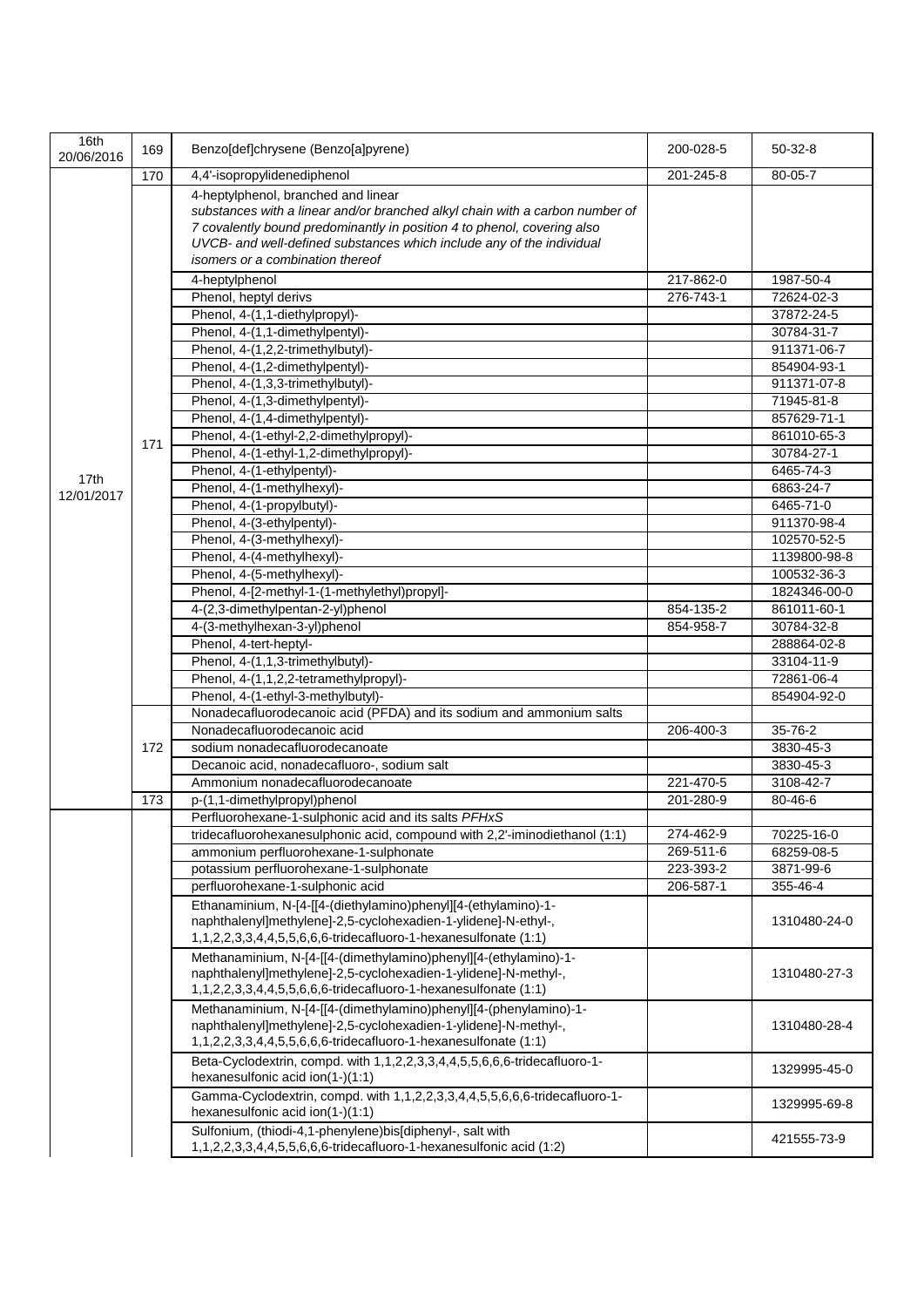|                    |     | lodonium, bis[4-(1,1-dimethylpropyl)phenyl]-, salt with 1,1,2,2,3,3,4,4,5,5,6,6,6-<br>tridecafluoro-1-hexanesulfonic                                                                                                                                                                                                                                  | 421555-74-0  |
|--------------------|-----|-------------------------------------------------------------------------------------------------------------------------------------------------------------------------------------------------------------------------------------------------------------------------------------------------------------------------------------------------------|--------------|
|                    |     | Sulfonium, tris[4-(1,1-dimethylethyl)phenyl]-, 1,1,2,2,3,3,4,4,5,5,6,6,6-<br>tridecafluoro-1-hexanesulfonate (1:1)                                                                                                                                                                                                                                    | 425670-70-8  |
|                    |     | 1-Hexanesulfonic acid, 1,1,2,2,3,3,4,4,5,5,6,6,6-tridecafluoro-, lithium salt (1:1)                                                                                                                                                                                                                                                                   | 55120-77-9   |
|                    |     | 1-Hexanesulfonic acid, 1,1,2,2,3,3,4,4,5,5,6,6,6-tridecafluoro-, zinc salt                                                                                                                                                                                                                                                                            | 70136-72-0   |
|                    |     | 1-Hexanesulfonic acid, 1,1,2,2,3,3,4,4,5,5,6,6,6-tridecafluoro-, compd. with<br>N,N-diethylethanamine (1:1)                                                                                                                                                                                                                                           | 72033-41-1   |
|                    |     | lodonium, bis[(1,1-dimethylethyl)phenyl]-, salt with 1,1,2,2,3,3,4,4,5,5,6,6,6-<br>tridecafluoro-1-hexanesulfonic acid (1:1) (9CI)                                                                                                                                                                                                                    | 866621-50-3  |
|                    |     | Sulfonium, (4-methylphenyl)diphenyl-, 1,1,2,2,3,3,4,4,5,5,6,6,6-tridecafluoro-1-<br>hexanesulfonate (1:1)                                                                                                                                                                                                                                             | 910606-39-2  |
|                    |     | Sulfonium, [4-[(2-methyl-1-oxo-2-propen-1-yl)oxy]phenyl]diphenyl-,<br>1,1,2,2,3,3,4,4,5,5,6,6,6-tridecafluoro-1-hexanesulfonate (1:1)                                                                                                                                                                                                                 | 911027-68-4  |
| 18th<br>07/07/2017 | 174 | Sulfonium, [4-[(2-methyl-1-oxo-2-propenyl)oxy]phenyl]diphenyl-, salt with<br>1,1,2,2,3,3,4,4,5,5,6,6,6-tridecafluoro-1-hexanesulfonic acid (1:1), polymer with<br>2-ethyltricyclo[3.3.1.13,7]dec-2-yl 2-methyl-2-propenoate, 3-<br>hydroxytricyclo[3.3.1.13,7]dec-1-yl 2-methyl-2-propenoate and tetrahydro-2-<br>oxo-3-furanyl 2-methyl-2-propenoate | 911027-69-5  |
|                    |     | 1-Hexanesulfonic acid, 1,1,2,2,3,3,4,4,5,5,6,6,6-tridecafluoro-, cesium salt                                                                                                                                                                                                                                                                          | 92011-17-1   |
|                    |     | Dibenzo[k,n][1,4,7,10,13]tetraoxathiacyclopentadecinium, 19-[4-(1,1-<br>dimethylethyl)phenyl]-6,7,9,10,12,13-hexahydro-, 1,1,2,2,3,3,4,4,5,5,6,6,6-<br>tridecafluoro-1-hexanesulfonate (1:1)                                                                                                                                                          | 928049-42-7  |
|                    |     | Sulfonium, triphenyl-, 1,1,2,2,3,3,4,4,5,5,6,6,6-tridecafluoro-1-hexanesulfonate<br>(1:1)                                                                                                                                                                                                                                                             | 144116-10-9  |
|                    |     | Quinolinium, 1-(carboxymethyl)-4-[2-[4-[4-(2,2-diphenylethenyl)phenyl]-<br>1,2,3,3a,4,8b-hexahydrocyclopent[b]indol-7-yl]ethenyl]-,<br>1,1,2,2,3,3,4,4,5,5,6,6,6-tridecafluoro-1-hexanesulfonate (1:1)                                                                                                                                                | 1462414-59-0 |
|                    |     | lodonium, diphenyl-, 1,1,2,2,3,3,4,4,5,5,6,6,6-tridecafluoro-1-hexanesulfonate<br>(1:1)                                                                                                                                                                                                                                                               | 153443-35-7  |
|                    |     | Methanaminium, N,N,N-trimethyl-, salt with 1,1,2,2,3,3,4,4,5,5,6,6,6-<br>tridecafluoro-1-hexanesulfonic acid (1:1)                                                                                                                                                                                                                                    | 189274-31-5  |
|                    |     | 1-Hexanesulfonic acid, 1,1,2,2,3,3,4,4,5,5,6,6,6-tridecafluoro-, compd.with 2-<br>methyl-2-propanamine (1:1)                                                                                                                                                                                                                                          | 202189-84-2  |
|                    |     | lodonium, bis[4-(1,1-dimethylethyl)phenyl]-, 1,1,2,2,3,3,4,4,5,5,6,6,6-<br>tridecafluoro-1-hexanesulfonate (1:1)                                                                                                                                                                                                                                      | 213740-81-9  |
|                    |     | 1-Hexanesulfonic acid, 1,1,2,2,3,3,4,4,5,5,6,6,6-tridecafluoro-, gallium salt                                                                                                                                                                                                                                                                         | 341035-71-0  |
|                    |     | Sulfonium, bis(4-methylphenyl)phenyl-, 1,1,2,2,3,3,4,4,5,5,6,6,6-tridecafluoro-<br>1-hexanesulfonate (1:1)                                                                                                                                                                                                                                            | 341548-85-4  |
|                    |     | 1-Hexanesulfonic acid, 1,1,2,2,3,3,4,4,5,5,6,6,6-tridecafluoro-, scandium(3+)<br>salt (3:1)                                                                                                                                                                                                                                                           | 350836-93-0  |
|                    |     | 1-Hexanesulfonic acid, 1,1,2,2,3,3,4,4,5,5,6,6,6-tridecafluoro-, neodymium(3+)<br>salt (3:1)                                                                                                                                                                                                                                                          | 41184-65-0   |
|                    |     | 1-Hexanesulfonic acid, 1,1,2,2,3,3,4,4,5,5,6,6,6-tridecafluoro-, yttrium(3+) salt<br>(3:1)                                                                                                                                                                                                                                                            | 41242-12-0   |
|                    |     | 1-Hexanesulfonic acid, 1,1,2,2,3,3,4,4,5,5,6,6,6-tridecafluoro-, compd. With<br>pyrrolidine (1:1)                                                                                                                                                                                                                                                     | 1187817-57-7 |
|                    |     | Ethanaminium, N,N,N-triethyl-, salt with1,1,2,2,3,3,4,4,5,5,6,6,6-tridecafluoro-<br>1-hexanesulfonic acid (1:1)                                                                                                                                                                                                                                       | 108427-55-0  |
|                    |     | 1-Butanaminium, N,N,N-tributyl-, salt with 1,1,2,2,3,3,4,4,5,5,6,6,6-<br>tridecafluoro-1-hexanesulfonic acid                                                                                                                                                                                                                                          | 108427-54-9  |
|                    |     | Phosphonium, triphenyl(phenylmethyl)-, 1,1,2,2,3,3,4,4,5,5,6,6,6-tridecafluoro-<br>1-hexanesulfonate (1:1)                                                                                                                                                                                                                                            | 1000597-52-3 |
|                    |     | 1-Hexanesulfonic acid, 1,1,2,2,3,3,4,4,5,5,6,6-tridecafluoro-, sodium salt                                                                                                                                                                                                                                                                            | 82382-12-5   |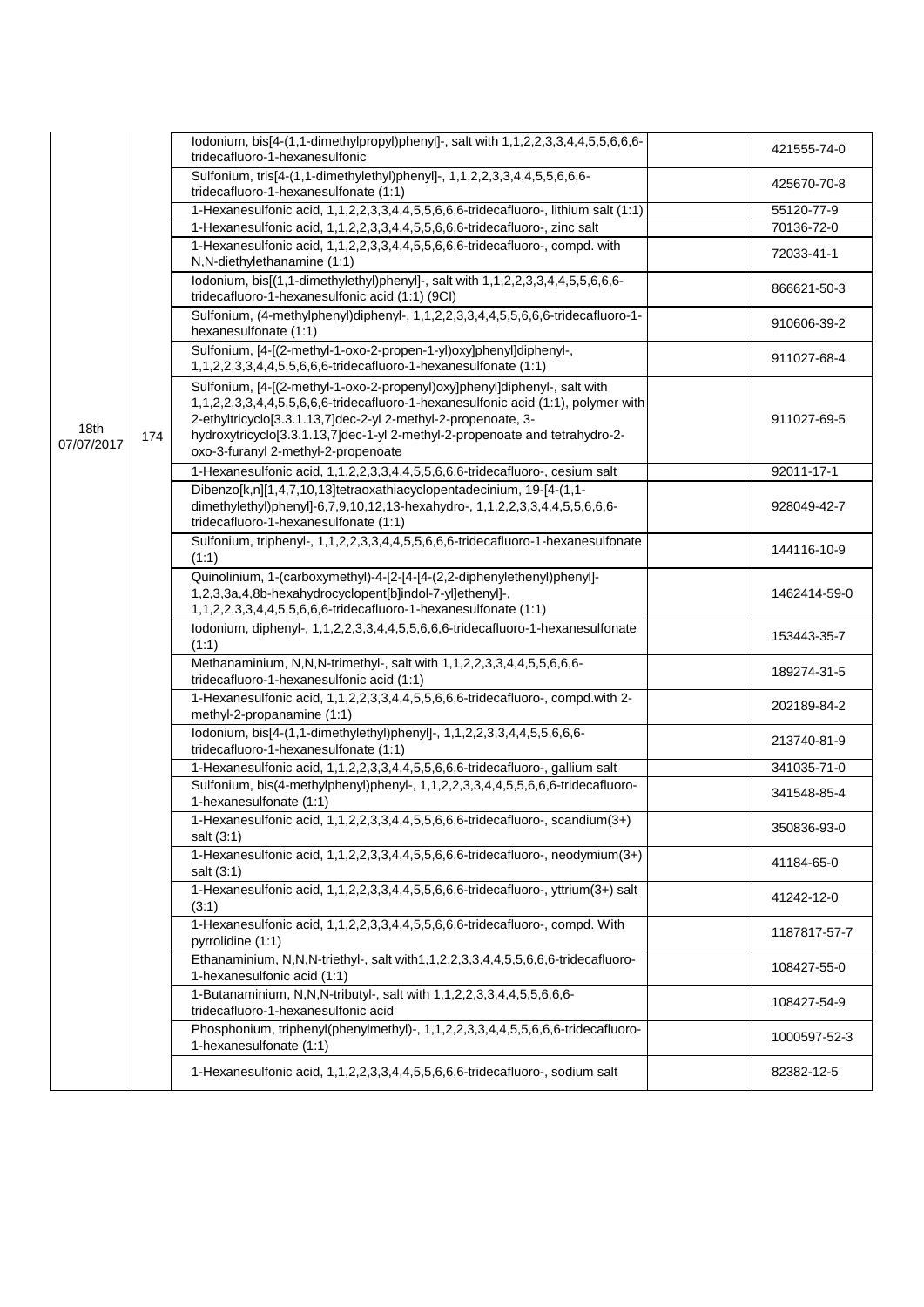|                    |     | 1,6,7,8,9,14,15,16,17,17,18,18-<br>Dodecachloropentacyclo[12.2.1.16,9.02,13.05,10]octadeca-7,15-diene<br>("Dechlorane Plus"™)                                                                                      |           |              |
|--------------------|-----|--------------------------------------------------------------------------------------------------------------------------------------------------------------------------------------------------------------------|-----------|--------------|
|                    |     | covering any of its individual anti- and syn-isomers or any combination thereof                                                                                                                                    |           |              |
|                    |     | 1,6,7,8,9,14,15,16,17,17,18,18-<br>dodecachloropentacyclo[12.2.1.16,9.02,13.05,10]octadeca-7,15-diene                                                                                                              | 236-948-9 | 13560-89-9   |
|                    | 175 | (1S,2S,5S,6S,9R,10R,13R,14R)-1,6,7,8,9,14,15,16,17,17,18,18-<br>Dodecachloropentacyclo[12.2.1.1 <sup>6</sup> , 9.0 <sup>2</sup> , <sup>13</sup> .0 <sup>5</sup> , <sup>10</sup> ] octadeca-7, 15-diene             |           | 135851-74-8  |
|                    |     | (1S,2S,5R,6R,9S,10S,13R,14R)-1,6,7,8,9,14,15,16,17,17,18,18-<br>Dodecachloropentacyclo[12.2.1.1 <sup>6</sup> , <sup>9</sup> .0 <sup>2</sup> , <sup>13</sup> .0 <sup>5</sup> , <sup>10</sup> ] octadeca-7, 15-diene |           | 135821-03-3  |
|                    |     | rel-(1R,4S,4aS,6aS,7S,10R,10aR,12aR)-1,2,3,4,7,8,9,10,13,13,14,14-<br>dodecachloro-1,4,4a,5,6,6a,7,10,10a,11,12,12a-dodecahydro-1,4:7,10-<br>dimethanodibenzo[a,e]cyclooctene                                      |           |              |
| 19th<br>15/01/2018 |     | rel-(1R,4S,4aS,6aR,7R,10S,10aS,12aR)-1,2,3,4,7,8,9,10,13,13,14,14-<br>dodecachloro-1,4,4a,5,6,6a,7,10,10a,11,12,12a-dodecahydro-1,4:7,10-<br>dimethanodibenzo[a,e]cyclooctene                                      |           |              |
|                    | 176 | Benz[a]anthracene                                                                                                                                                                                                  | 200-280-6 | 56-55-3      |
|                    | 177 | Cadmium carbonate                                                                                                                                                                                                  | 208-168-9 | 513-78-0     |
|                    | 178 | Cadmium hydroxide                                                                                                                                                                                                  | 244-168-5 | 21041-95-2   |
|                    | 179 | Cadmium nitrate                                                                                                                                                                                                    | 233-710-6 | 10325-94-7   |
|                    | 180 | Chrysene                                                                                                                                                                                                           | 205-923-4 | 218-01-9     |
|                    |     | Reaction products of 1,3,4-thiadiazolidine-2,5-dithione, formaldehyde and 4-<br>heptylphenol, branched and linear (RP-HP)<br>with $\geq$ 0.1% w/w 4-heptylphenol, branched and linear (4-HPbI)                     |           |              |
|                    | 181 | Formaldehyde, reaction products with branched and linear heptylphenol,<br>carbon disulfide and hydrazine                                                                                                           | 300-298-5 | 93925-00-9   |
|                    |     | Reaction product of 1,3,4-thiadiazolidine-2,5-dithione, formaldehyde and<br>phenol, heptyl derivs                                                                                                                  |           | 1471311-26-8 |
|                    | 182 | Benzene-1,2,4-tricarboxylic acid 1,2 anhydride trimellitic anhydride; TMA                                                                                                                                          | 209-008-0 | 552-30-7     |
|                    | 183 | Benzo[ghi]perylene                                                                                                                                                                                                 | 205-883-8 | 191-24-2     |
|                    | 184 | Decamethylcyclopentasiloxane D5                                                                                                                                                                                    | 208-764-9 | 541-02-6     |
|                    | 185 | Dicyclohexyl phthalate DCHP                                                                                                                                                                                        | 201-545-9 | 84-61-7      |
| 20th               | 186 | Disodium octaborate                                                                                                                                                                                                | 234-541-0 | 12008-41-2   |
| 27/06/2018         | 187 | Dodecamethylcyclohexasiloxane D6                                                                                                                                                                                   | 208-762-8 | 540-97-6     |
|                    | 188 | Ethylenediamine EDA                                                                                                                                                                                                | 203-468-6 | 107-15-3     |
|                    | 189 | Lead                                                                                                                                                                                                               | 231-100-4 | 7439-92-1    |
|                    | 190 | Octamethylcyclotetrasiloxane D4                                                                                                                                                                                    | 209-136-7 | 556-67-2     |
|                    | 191 | Terphenyl, hydrogenated                                                                                                                                                                                            | 262-967-7 | 61788-32-7   |
|                    | 192 | 1,7,7-trimethyl-3-(phenylmethylene)bicyclo[2.2.1]heptan-2-one<br>3-benzylidene camphor: 3-BC                                                                                                                       | 239-139-9 | 15087-24-8   |
| 21th               | 193 | 2,2-bis(4'-hydroxyphenyl)-4-methylpentane                                                                                                                                                                          | 401-720-1 | 6807-17-6    |
| 15/01/2019         | 194 | Benzo[k]fluoranthene                                                                                                                                                                                               | 205-916-6 | 207-08-9     |
|                    | 195 | Fluoranthene                                                                                                                                                                                                       | 205-912-4 | 206-44-0     |
|                    | 196 | Phenanthrene                                                                                                                                                                                                       | 201-581-5 | 85-01-8      |
|                    | 197 | Pyrene                                                                                                                                                                                                             | 204-927-3 | 129-00-0     |
|                    |     | 2,3,3,3-tetrafluoro-2-(heptafluoropropoxy)propionic acid, its salts and its acyl<br>halides<br>covering any of their individual isomers and combinations thereof                                                   |           |              |
|                    |     | potassium 2,3,3,3-tetrafluoro-2-(heptafluoropropoxy)propionate                                                                                                                                                     | 266-578-3 | 67118-55-2   |
|                    | 198 | 2,3,3,3-tetrafluoro-2-(heptafluoropropoxy)propionyl fluoride                                                                                                                                                       | 218-173-8 | 2062-98-8    |
|                    |     | ammonium 2,3,3,3-tetrafluoro-2-(heptafluoropropoxy)propanoate                                                                                                                                                      |           | 62037-80-3   |
|                    |     | 2,3,3,3-tetrafluoro-2-(heptafluoropropoxy)propionic acid                                                                                                                                                           | 236-236-8 | 13252-13-6   |
|                    |     | Propanoic acid, 2,3,3,3-tetrafluoro-2-(heptafluoropropoxy)-, (-)-                                                                                                                                                  |           | 75579-40-7   |
| 22th               |     | Propanoic acid, 2,3,3,3-tetrafluoro-2-(heptafluoropropoxy)-, (+)-                                                                                                                                                  |           | 75579-39-4   |
| 16/07/2019         | 199 | 2-methoxyethyl acetate                                                                                                                                                                                             | 203-772-9 | 110-49-6     |
|                    | 200 | 4-tert-butylphenol                                                                                                                                                                                                 | 202-679-0 | 98-54-4      |
|                    |     | Tris(4-nonylphenyl, branched and linear) phosphite (TNPP) with $\geq 0.1\%$ w/w<br>of 4-nonylphenol, branched and linear (4-NP)                                                                                    |           |              |
|                    |     | Phenol, 4-nonyl-, phosphite (3:1)                                                                                                                                                                                  |           | 3050-88-2    |
|                    | 201 | tris(4-nonylphenyl, branched) phosphite                                                                                                                                                                            |           |              |
|                    |     | tris(nonylphenyl) phosphite                                                                                                                                                                                        | 247-759-6 | 26523-78-4   |
|                    |     | Phenol, p-isononyl-, phosphite (3:1)                                                                                                                                                                               |           | 31631-13-7   |
|                    |     | Phenol, p-sec-nonyl-, phosphite                                                                                                                                                                                    |           | 106599-06-8  |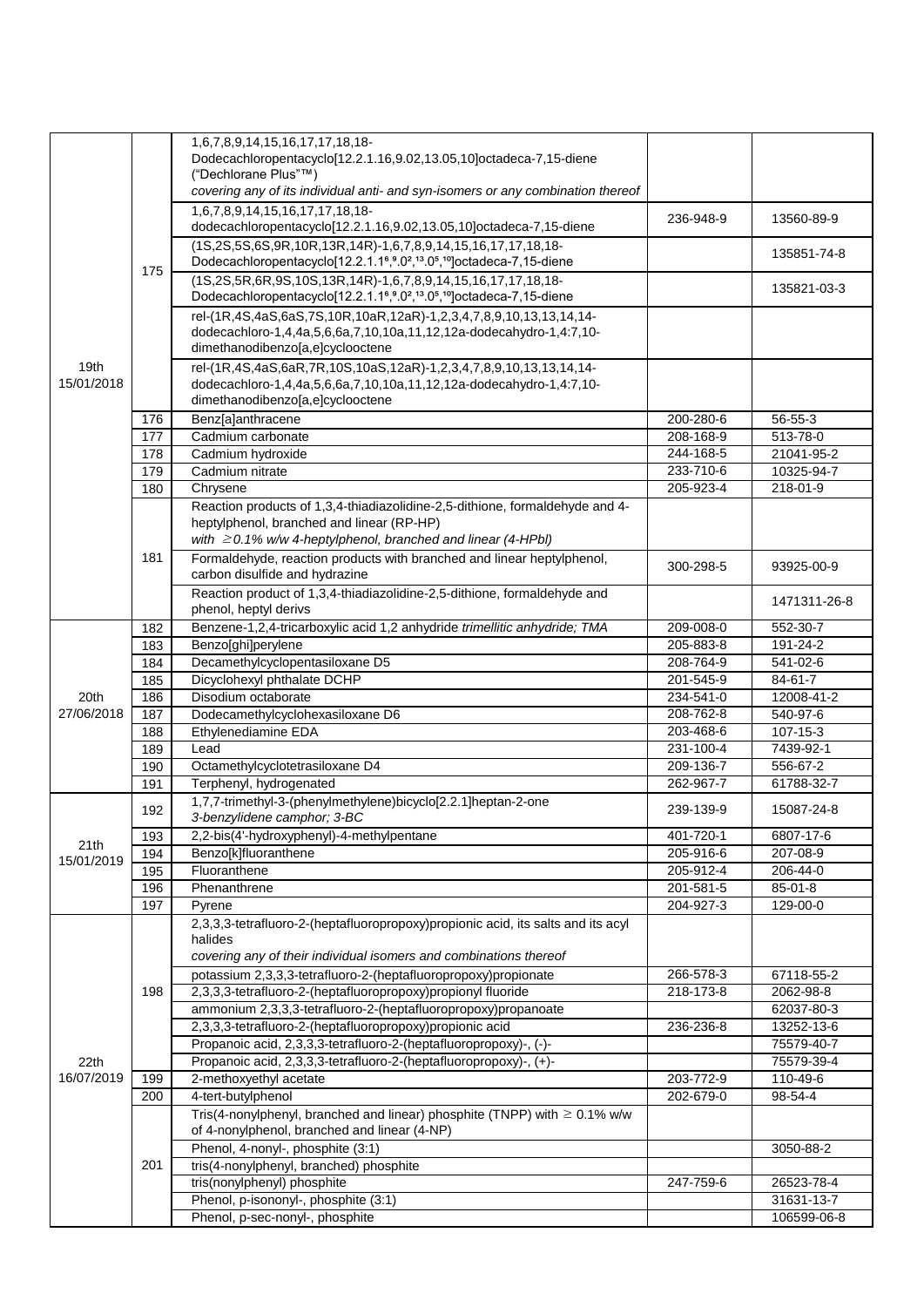|            | 202 | 2-benzyl-2-dimethylamino-4'-morpholinobutyrophenone                                | 404-360-3 | 119313-12-1              |
|------------|-----|------------------------------------------------------------------------------------|-----------|--------------------------|
|            | 203 | 2-methyl-1-(4-methylthiophenyl)-2-morpholinopropan-1-one                           | 400-600-6 | 71868-10-5               |
|            | 204 | Diisohexyl phthalate                                                               | 276-090-2 | 71850-09-4               |
|            |     | Perfluorobutane sulfonic acid (PFBS) and its salts                                 |           |                          |
|            |     | bis(4-t-butylphenyl)iodonium perfluorobutanesulfonate                              | 432-660-4 |                          |
|            |     | tetrabutyl-phosphonium nonafluoro-butane-1-sulfonate                               | 444-440-5 | 220689-12-3              |
|            |     | dimethyl(phenyl)sulfanium perfluorobutanesulfonate                                 | 452-310-4 | 220133-51-7              |
|            |     | 1-(4-butoxy-1-naphthalenyl)tetrahydrothiophenium 1,1,2,2,3,3,4,4,4-                |           |                          |
| 23th       |     | nonafluoro-1-butanesulfonate                                                       | 468-770-4 |                          |
| 16/01/2020 |     | Triphenylsulfanium perfluorobutane sulfonate                                       | 478-340-8 | 144317-44-2              |
|            | 205 | 1,1,2,2,3,3,4,4,4-nonafluorobutane-1-sulphonic acid                                | 206-793-1 | 375-73-5                 |
|            |     | lithium perfluorobutanesulfonate                                                   |           | 131651-65-5              |
|            |     | morpholinium perfluorobutanesulfonate                                              |           | 503155-89-3              |
|            |     | N,N,N-triethylethanaminium 1,1,2,2,3,3,4,4,4-nonafluorobutane-1-sulfonate          |           | 25628-08-4               |
|            |     | Potassium 1,1,2,2,3,3,4,4,4-nonafluorobutane-1-sulphonate                          | 249-616-3 | 29420-49-3               |
|            |     | Ammonium 1,1,2,2,3,3,4,4,4-nonafluorobutane-1-sulphonate                           | 269-513-7 | 68259-10-9               |
|            |     | magnesium perfluorobutanesulfonate                                                 |           | 507453-86-3              |
|            | 206 | 1-vinylimidazole                                                                   | 214-012-0 | 1072-63-5                |
|            |     |                                                                                    |           | 693-98-1                 |
| 24th       | 207 | 2-methylimidazole                                                                  | 211-765-7 |                          |
| 25/06/2020 | 208 | Butyl 4-hydroxybenzoate                                                            | 202-318-7 | 94-26-8                  |
|            | 209 | Dibutylbis(pentane-2,4-dionato-O,O')tin                                            | 245-152-0 | 22673-19-4               |
|            | 210 | Bis(2-(2-methoxyethoxy)ethyl)ether                                                 | 205-594-7 | 143-24-8                 |
|            |     | Dioctyltin dilaurate, stannane, dioctyl-, bis(coco acyloxy) derivs., and any other |           |                          |
| 25th       |     | stannane, dioctyl-, bis(fatty acyloxy) derivs. wherein C12 is the predominant      |           |                          |
| 19/01/2021 | 211 | carbon number of the fatty acyloxy moiety                                          |           |                          |
|            |     | Dioctyltin dilaurate                                                               | 222-883-3 | 3648-18-8                |
|            |     | dioctyltin dilaurate; stannane, dioctyl-, bis(coco acyloxy) derivs.                |           |                          |
|            |     | Stannane, dioctyl-, bis(coco acyloxy) derivs.                                      | 293-901-5 | 91648-39-4               |
|            | 212 | 1,4-dioxane                                                                        | 204-661-8 | 123-91-1                 |
|            |     | 2,2-bis(bromomethyl)propane-1,3-diol (BMP); 2,2-dimethylpropan-1-ol,               |           |                          |
|            |     | tribromo derivative/3-bromo-2,2-bis(bromomethyl)-1-propanol (TBNPA); 2,3-          |           |                          |
|            |     | dibromo-1-propanol (2,3-DBPA)                                                      |           |                          |
|            | 213 | 2,2-dimethylpropan-1-ol, tribromo derivative (TBNPA)                               | 253-057-0 | 36483-57-5               |
|            |     | 3-bromo-2,2-bis(bromomethyl)-1-propanol (TBNPA)                                    |           | 1522-92-5                |
|            |     | 2,2-bis(bromomethyl)propane-1,3-diol (BMP)                                         | 221-967-7 | 3296-90-0                |
|            |     | 2,3-dibromo-1-propanol (2,3-DBPA)                                                  | 202-480-9 | 96-13-9                  |
|            | 214 | 2-(4-tert-butylbenzyl)propionaldehyde and its individual stereoisomers             |           |                          |
|            |     | (2R)-3-(4-tert-butylphenyl)-2-methylpropanal                                       |           | 75166-31-3               |
|            |     | 2-(4-tert-butylbenzyl)propionaldehyde                                              | 201-289-8 | 80-54-6                  |
|            |     | (2S)-3-(4-tert-butylphenyl)-2-methylpropanal                                       |           | 75166-30-2               |
|            | 215 | 4,4'-(1-methylpropylidene)bisphenol                                                | 201-025-1 | $77-40-7$                |
|            | 216 | glutaral                                                                           | 203-856-5 | 111-30-8                 |
|            |     | Medium-chain chlorinated paraffins (MCCP)                                          |           |                          |
|            |     | UVCB substances consisting of more than or equal to 80% linear                     |           |                          |
|            |     | chloroalkanes with carbon chain lengths within the range from C14 to C17           |           |                          |
|            | 217 | Alkanes, C14-16, chloro                                                            |           | 1372804-76-6             |
| 26th       |     | Alkanes, C14-17, chloro                                                            | 287-477-0 | 85535-85-9               |
| 08/07/2021 |     | di-, tri- and tetrachlorotetradecane                                               | 950-299-5 |                          |
|            |     | Tetradecane, chloro derivs.                                                        |           | 198840-65-2              |
|            |     | orthoboric acid, sodium salt                                                       |           |                          |
|            |     |                                                                                    |           |                          |
|            |     | boric acid (H3BO3), sodium salt, hydrate<br>Boric acid (H3BO3), disodium salt      |           | 25747-83-5<br>22454-04-2 |
|            |     |                                                                                    |           |                          |
|            | 218 | Trisodium orthoborate                                                              | 238-253-6 | 14312-40-4               |
|            |     | Boric acid, sodium salt                                                            | 215-604-1 | 1333-73-9                |
|            |     | Orthoboric acid, sodium salt                                                       | 237-560-2 | 13840-56-7               |
|            |     | Boric acid (H3BO3), sodium salt (1:1)                                              |           | 14890-53-0               |
|            |     | Phenol, alkylation products (mainly in para position) with C12-rich branched       |           |                          |
|            |     | alkyl chains from oligomerisation, covering any individual isomers and/ or         |           |                          |
|            |     | combinations thereof (PDDP)                                                        |           |                          |
|            |     | Phenol, dodecyl-, branched                                                         | 310-154-3 | 121158-58-5              |
|            | 219 | Phenol, (tetrapropenyl) derivatives                                                |           | 74499-35-7               |
|            |     | Phenol, 4-dodecyl, branched                                                        |           | 210555-94-5              |
|            |     | 4-isododecylphenol                                                                 |           | 27459-10-5               |
|            |     | Phenol, tetrapropylene-                                                            |           | 57427-55-1               |
|            |     | Phenol, 4-isododecyl-                                                              |           | 27147-75-7               |